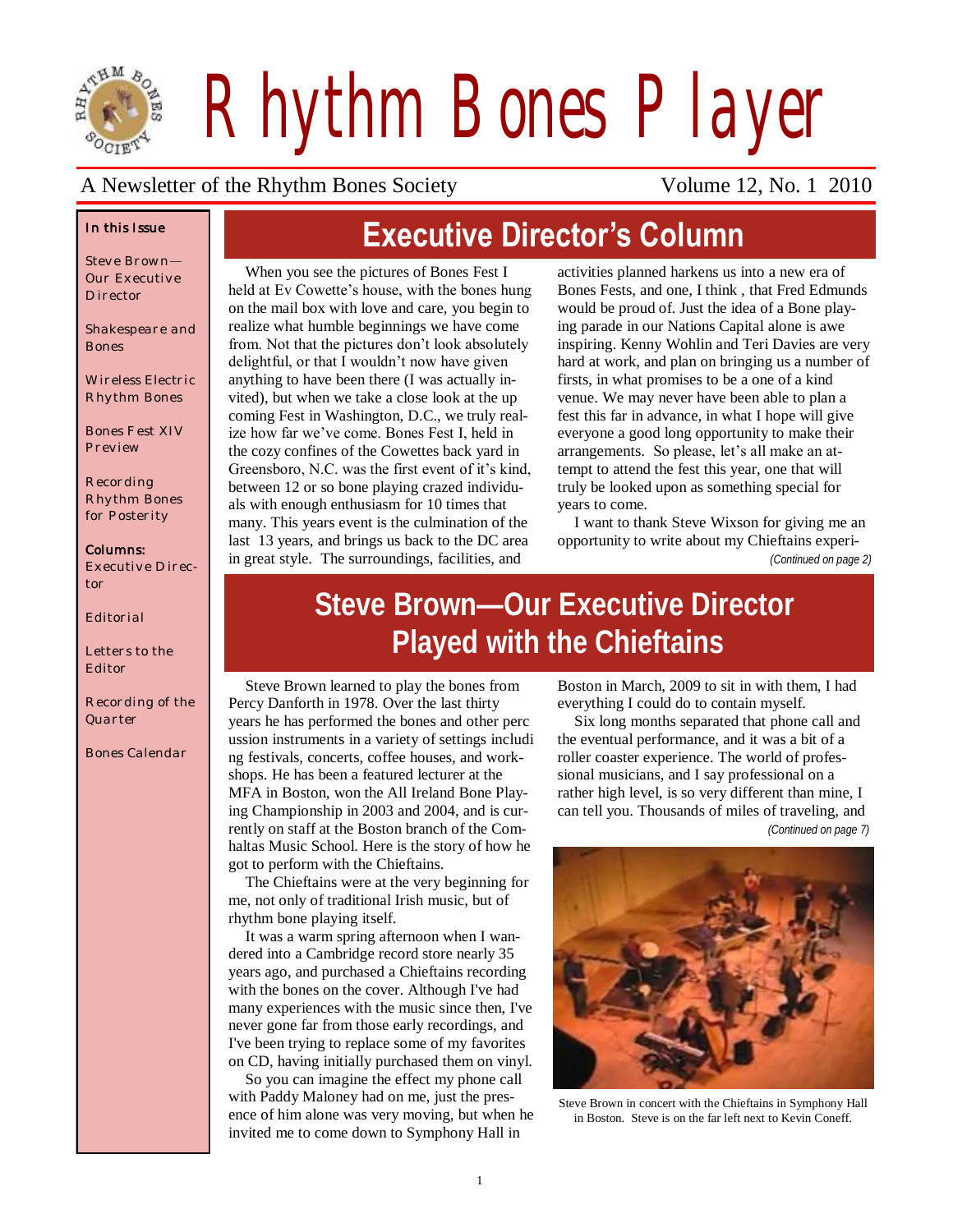An article on Steve Brown is way overdue except for the fact that you know a lot about him from his editorials and article submissions. So starting on Page 1 are a few details about his rhythm bones life that you probably don't know and his story about when he played with the Chieftains in Symphony Hall in Boston. This is the Profile of a Member for this quarter.

Scott Miller is making an impression on the rhythm bones community with his internet company, and promotes RBS resulting in a few new members. He has written a interesting and provocative article on William Shakespeare and bones. Steve Litsios, one of those new members who also created the illustration for the article, plays bones and washboard with The Crawfish Blues Band in Switzerland.

Mike Passeroti and I have been working for years on what I call digital bones and he calls electric bones. I put together a clumsy system using wires that ran up my arms to my electronics that I demonstrated at Bones Fest VI. Mike's article in this issue talks about the first practical version using a wireless transmitter. I would love to buy such a product in a store. Good work, Mike.

Bones Fest XIV will be here before we know it. This week I made my hotel reservations, and made plans to visit the American Folklife Center of the Library of Congress where rhythm bones information is kept including recordings and these newsletters. Jennifer Cutting is our contact, and sent us information on how to visit them.

### **Letters to the Editor**

The on-line newsletters are a good piece of work!! Thanks and congrats. I used Firefox and had no trouble searching any of the newsletters. The Table of Contents mentioned will add greatly. *Walt Watkins*

I met Dom Flemons at the Carolina Chocolate Drops show in Grand Rapids [read about Dom in the last newsletter]. That group is about to break it big time. He plays rhythm bones, jug, banjo and Dobro and really lives his music. Best to all. *Bill Vits*

#### *(Executive Director Editorial continued from page 1)*

**Editorial** *Editorial Editorial Editorial continued from page*<br>ence, and in fact, for it happening at all. If it weren't for his idea of the article on rhythm bones and the Chieftains, my path would perhaps never have crossed with Paddy Maloney at all. Thanks too to Mel Mercier, who helped arrange the phone conversation that led to my performance with them. It's quite amazing to me that my accidental visit to a record store some 35 years ago would not only lead eventually to rhythm bones, but to a performance with the band in 2009, almost 31 years to the day when I saw them perform on the exact same stage! And thanks, of course, to Paddy himself, for giving an old bones player the opportunity. *Steve Brown*

### **Recording of the Quarter**

Maybe after reading Bill Vits' Letter to the Editor and the short article in last quarter's newsletter on Dom Flemons, you are ready to hear what he and his Carolina Chocolate Drops sound like. You might love their new CD, *Genuine Negro Jig*. First there are four tracks with Dom on rhythm bones. Then there are tracks with vocals, throat singing, guitar, fiddle, four and five string banjo, jug, and other percussion by guest Sule Greg Wilson who also plays rhythm bones, but not on this CD.

They credit the Music Maker Relief Foundation "for their help in providing music and support during our journey." Music Maker says it is "dedicated to helping the true pioneers and forgotten heroes of Southern musical traditions gain recognition and meet their day-to-day needs. Our mission is to give back to the routs of American music."

Every track on this CD has a history of the legendary people who wrote it or who first recorded it. Credit for writing down the CD title song goes to Dan Emmett of the Virginia Minstrels (see Vol 6, No 1 for an article on Frank Brower, the first minstrel rhythm bones player, Dan Emmett and the Virginia Minstrels.)

Then if you want to listen more to the talents of Dom (1 bones track), get *Dom Flemons, American Songster.*  See www.carolinachocolatedrops.com

#### *Rhythm Bones Player*

Rhythm Bones Society Volume 12, No. 1 First Quarter 2010 ISSN: 1545-1380

**Editor** Steve Wixson wixson@chattanooga.net

**Executive Director** Stephen Brown Bones@crystal-mtn.com

**Web Site Coordinator** Jonathan Danforth webmaster@rhythmbones.com

**Board of Directors** Steve Brown, Executive Director Jonathan Danforth Gil Hibben, Assistant Director Mel Mercier Bill Vits Steve Wixson, Secretary/Treasurer Kenny Wolin

 The Rhythm Bones Player is published quarterly by the Rhythm Bones Society. Nonmember subscriptions are \$10 for one year; RBS members receive the Player as part of their dues.

 The Rhythm Bones Player welcomes letters to the Editor and articles on any aspect of bones playing. All material submitted for consideration is subject to editing and condensation.

Rhythm Bones Central web site: rhythmbones.com

# **Recording the Rhythm Bones for Posterity**

The Museum of Fine Arts Musical Instrument Collection regularly records the instruments in their collection to preserve and demonstrate the sound of the instrument for their website and for future generations. Recently they asked me to play their set of antique ebony bones during a recording session. "What do I play?" I asked. "No music just the bones." The nearby recording studio was quite friendly, and the recording technician quite interested in the bones. Sometime in the future when you go to their website and click on hear instruments in the collection, the bones, it will be me clacking away all by myself in a recording studio! *Steve Brown*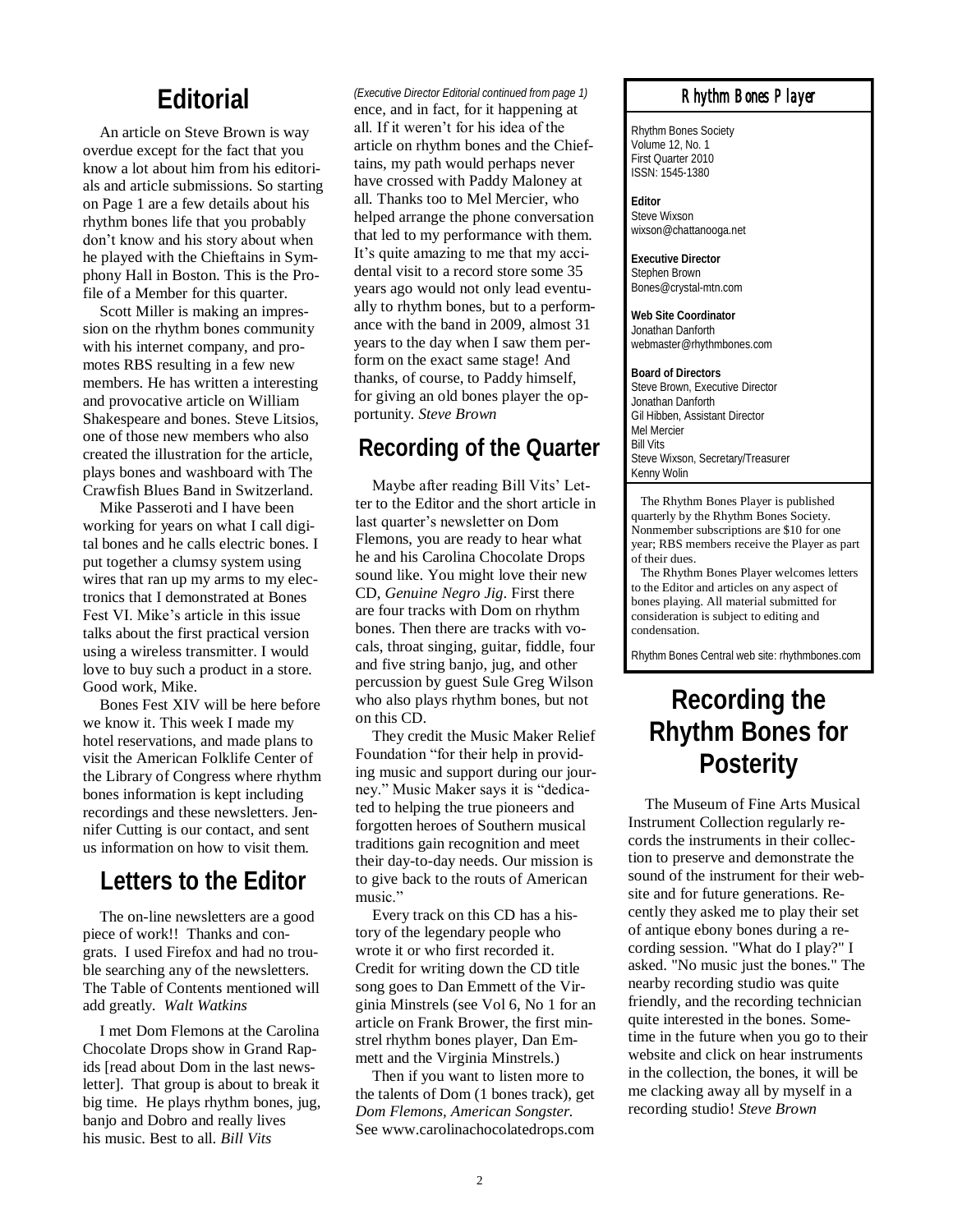

**Bear Bones** sfest XIV Washington, DC July 23-25, 2010

Bones Fest XIV

Old Towne Alexandria, VA

July 23-25, 2010 Hosted by

Teri Davies and Kenny Wolin

For more information kenny@mac.com

# PUT IT ON YOUR CALENDAR NOW

Details and Registration Form in this newsletter

# **Bones Calendar**

Check out the Calendar on the rhythmbones.com website. **Bones Fest XIV.** July 23-25, 2010, Old Towne Alexandria, VA. More details in the next issue.

**NTCMA and Bones Contest**. August 30-September 5, 2010. Bones contest on Saturday or Sunday.

# **Bone Fest XIV Preview**

Greetings Rhythm Bones Society Members! The site for the 2010 Bones Fest has been set for Historic Old Town Alexandria VA on July 23- 25 (registration and festivities begin at 11am!) This location offers so much in the way of history, entertainment, proximity to our nations Capital and of Old Town itself.

The newly renovated Crown Plaza ([www.cpoldtownalexandriahotel.com\)](http://www.cpoldtownalexandriahotel.com)  Hotel is located a block from the Potomac and minutes from Reagan National Airport and King Street in Old Town. For the DC area, we got a great rate of \$99 for Friday night and \$119 for Saturday (which includes our Sun. buffet in our private conference room). So that we may encourage you to come earlier and/or extend your stay, the Crown Plaza has agreed to hold our group rate of \$99 for all other days. **The deadline for hotel registration is June 21. Once the room block is released the hotel will most likely be booked up this time of year, and standard room rates are very high. Parking at the hotel is complementary for us**!

We are also pleased to announce that our host site for performances will be at the historic Lyceum ([http://](http://oha.alexandriava.gov/lyceum/%3C/span%3E%3C/a%3E%29.%3Cspan%3E%C2%A0) [oha.alexandriava.gov/lyceum/\)](http://oha.alexandriava.gov/lyceum/%3C/span%3E%3C/a%3E%29.%3Cspan%3E%C2%A0). We are excited to note that the stage is being renovated using some of the original  $18<sup>th</sup>c$ . ballroom flooring from Gadsby's Tavern, where notable visitors including George Washington, Thomas Jefferson, John Adams, James Madison & James Monroe danced. Members take advantage of our reduced rate for Bones Fest XIV!

In the meantime, we strongly urge you to make your travel and hotel booking arrangements as soon as possible, because Washington, DC is more visited than Disneyworld!

For those of you who attended last year's festival, we're also happy to announce that we'll be tying our "bonesfest knot" on Sunday morning!

To make this another great bone Fest, we'd love your input, so please feel free send suggestions.

*Kenny Wolin & Teri Davies*

# **Shakespeare and The Bones**

Was William Shakespeare a big fan of the bones? Some players think so. After all, he did mention the bones in one of his plays. But what was Shakespeare really telling us about the bones?

Did Shakespeare hold some special regard for the rattle of the bones? I would like to think the Bard was a bones booster. But alas, if he thought bones were boss, then it must have been outside the world of the theatre. So for better or for worse, below are the results of my exploration into Shakespeare and the world of musical bones.

PROLOGUE. Shakespeare calls attention to the bones in just one play. And in that one-and-only play where he mentions the bones, the picture that he paints of them is bad - and I don't mean good. Well, that is my interpretation anyway. You are free to disagree of course. And if you do disagree, then I hope you are right and I am wrong.

SHAKESPEARE'S FAMOUS BONES QUOTE. If you hang around the world community of bones players long enough, then sooner or later someone will cite Bill's illustrious bones quotation.

Truth in advertising: This is the first time in 40 years that I have cracked open my Signet Classic paperback edition of this work. The last time was while I was in college on the G.I. Bill at Southern Illinois University at Carbondale majoring in theatre during the notorious 1970 spring semester noted for the student anti-war riots which shut down my school and others across the nation. The lingering aroma of tear gas still wafts up from the pages--but I digress.

The citation appears in Act IV, Scene I (line 31 and 32) of Shakespeare's play, "A Midsummer's Night's Dream," where Bottom the Weaver says in reply to Titania, queen of the fairies:

 "I have a reasonable good ear in music. Let's have the tongs and the bones." (1)

So there you have it. That is the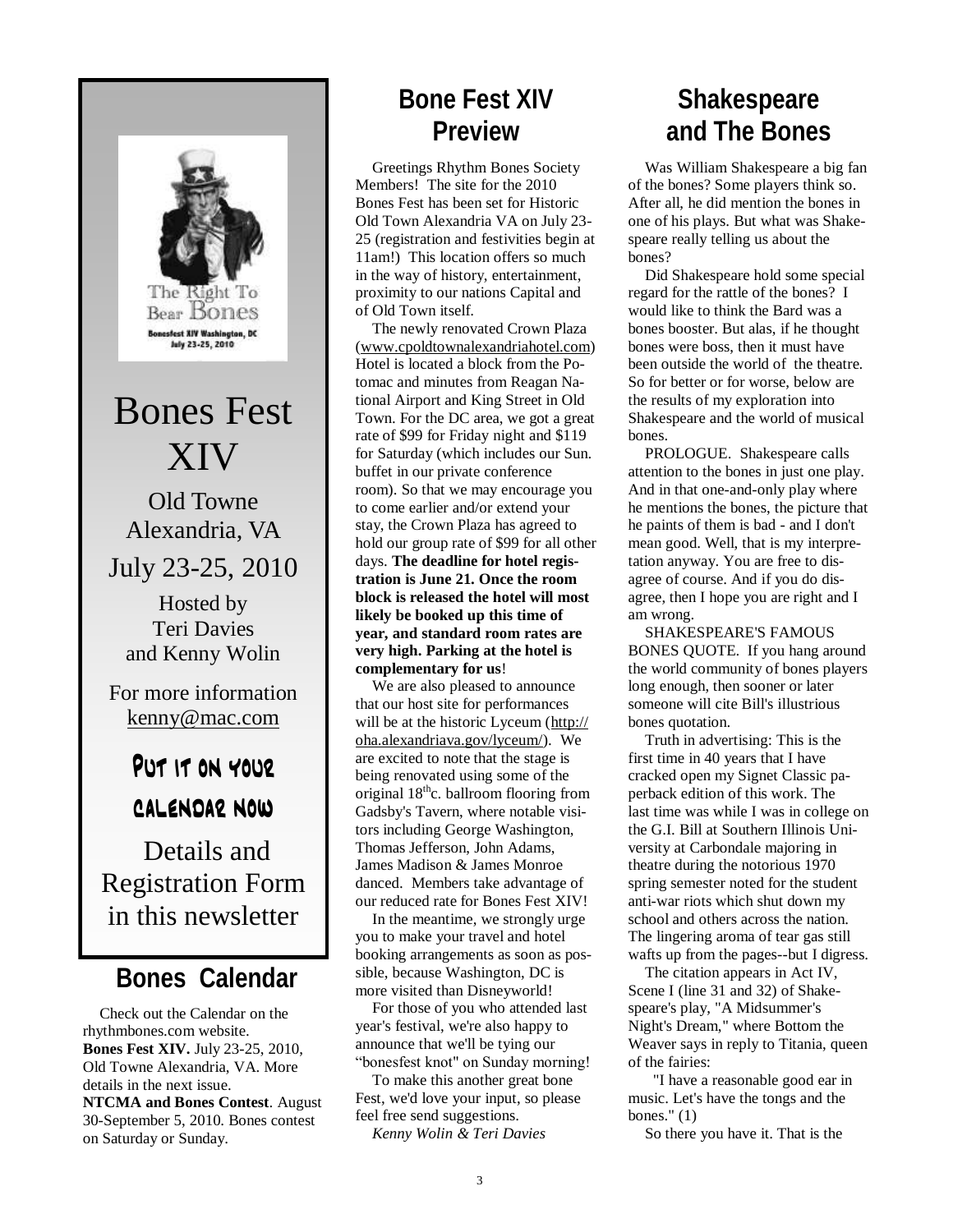famous Shakespearian bones quote in its entirety. It's short and sweet, isn't it? And it is blatantly obvious that our man (errr...ass) Bottom the Weaver holds the rattle of the bones in high esteem, right? And if you are familiar with the setting, then you are aware that Bottom fully expects the fairy queen would also share his taste in music. Yes, Nick Bottom holds the sound of the bones in awe. There is no doubt about that. Yes, I can see you shaking your head at this newsletter and bellowing, "But Shakespeare isn't saying bones are bad! He's saying bones are cool." Well...maybe. But look closely. That ain't Shakespeare saying the bones are cool. It's that yahoo Bottom who is doing the talking here. And friends, that's what makes all the difference. And it is the difference between night and day. Below is the reason why.

THE BARD'S BACKHANDED COMPLIMENT TO THE BONES? Anyone with an ounce of literacy can tell you that Shakespeare was England's greatest playwright. I am sure we can all agree that he was (and many say still is) the preeminent master of the dramatic word. So why did Shakespeare cast Bottom's lines about the bones in such a peculiar way?

Sorry if I seem to be the bearer of bad news, but when Bottom the Weaver speaks those lines, he is not exactly heaping praise on our favorite musical instrument. At best, Shakespeare was making a backhanded compliment about the bones. But don't take my word for it. You can evaluate the evidence and decide for yourself.

So what is it, exactly, that Mr. Shakespeare is trying to tell us about the bones? We will get to that soon enough. But first, what the heck are tongs?

An excellent answer to this often asked question can be found in "A Midsummer Night's Dream Study Guide" published by Glencoe/ McGraw-Hill. The guide also gives us a good hint about what folks in Shakespeare's day think about the bones.

 "Tongs were pieces of metal struck against each other and bones were actual bones," the citation reveals. It goes on to explain that "these instruments were used in comical or in less sophisticated musical performances." (2)

The description seems reasonable enough. After all, I don't think any of us would claim the bones were ever a mainstay of high-brow music. The Study Guide clearly confirms the wacky nature and lowly status of the instrument. So here we have it on record that 16th century hooligans claimed the bones as their instrument of choice.

This is why it comes as no surprise

enchanted as our esteemed bones advocate Bottom the Weaver might be, he is nonetheless a tactless, low-class dolt. That repugnant oddball, I am sorry to report, is the personage Shakespeare chooses to "glorify" the bones.

THE PASSAGE IN PLAIN ENG-LISH. Below is what Bottom is saying in modern English. These lines come from the SparkNotes study guide, "No Fear Shakespeare."

 "I have a pretty good ear for music. Let's hear someone play the trian-



Shakespeare and The Bones. An illustration by Steve Litsios. Used with permission.

that Shakespeare uses the bones as a literary device to help him convey the distinctly unsavory demeanor of a character in the play; namely, Nick Bottom - whom at that fateful moment is literally an ass. As enchanting and

gle and the sticks." (3)

I don't know about you, but that description gives me the feeling that even one tune played by "the triangle and sticks" is more than a normal person would want to endure.

BAD BONES? I can't knock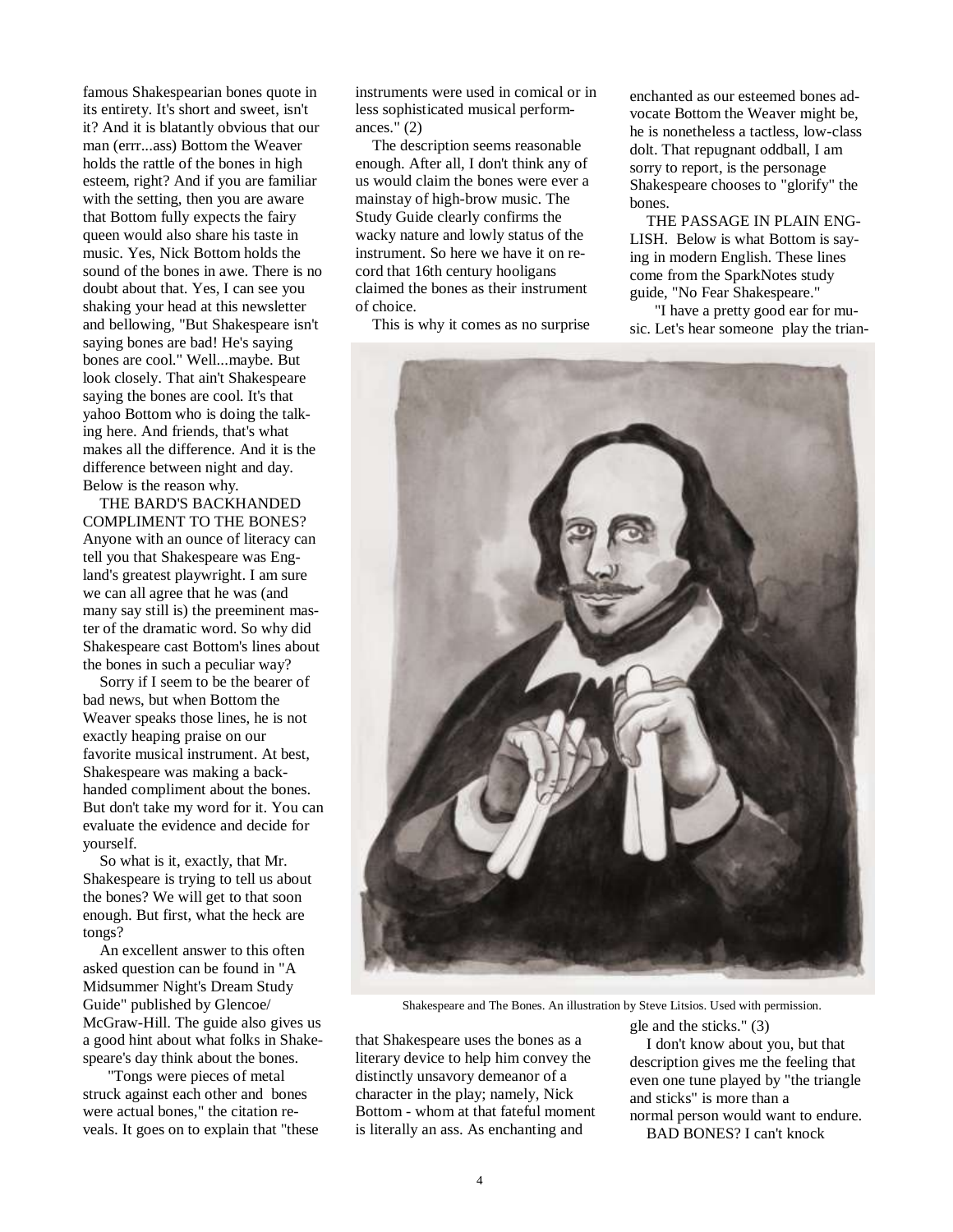Shakespeare for what he infers about the bones. After all, he was just doing his job. Bill was merely reflecting the sentiment of 16th century English society. And polite society during the Elizabethan Era held that the bones are a brash rustic instrument. So by implication, the instrument is played by persons who are rude, crude and socially unacceptable. That's why Shakespeare evokes the spirit of the bones. That's why the bones portray the sorry essence of that impertinent dimwit, Nick Bottom. That's why the bones are bad.

But don't lose hope. After all, Shakespeare was only 30 years old when he wrote this play. So, hey...what could a kid that young know about the bones anyway?

SHAKESPEARE MEETS AMERI-CAN MINSTRELSY. Let me point out to you that "A Midsummer Night's Dream" was written around 1595. And as many bone players know, Mister Bones, along with Mister Tambo (who were exceedingly popular during the U.S. Civil War), were the comic "end men" who first appeared on the American minstrel stage in 1843. Why are these two dates important? Because the Study Guide characterization of the comical quality of bones applies equally well to the quote in Shakespeare's day as it does to our celebrated Mister Bones two-and-ahalf centuries later.

Just to be clear, tongs are a kitchen gadget, okay? Tongs are not exactly a proper musical instrument. And in Shakespeare's day the bones were closely associated with tongs. So in both eras, the bones were considered a lesser folk instrument. This suggests that bone playing was considered just as goofy during the American Minstrel Era as it was in Shakespeare's day.

I love bone playing and don't want to degrade the art. But let's face facts. Shakespeare's "tongs and bones" passage, as well as the 150-year American Minstrel Era, both portrayed bone playing as a cheeky practice.

BONES: "THE TERROR OF THE TRUE MUSICIAN" Below is an excellent interpretation of the "tongs and bones" passage by Shakespearian scholar, James Stalker. His analysis is

far more eloquent than mine.

"In *A Midsummer Night's Dream*, that daintiest melange of fun and beauty, when Bottom the Weaver is resting his ass's head in the lap of Titania, the queen of the fairies, whom a perverse spell has caused to fall in love with him, she asks him,

 "Wilt though hear some music, my sweet love?" And he answers, "I have a reasonable good ear in music. Let us have the tongs and the bones."

"The tongs and the bones were the highest of poor Bottom's musical aspirations. And there is a class which prefers the tongs and the bones to all other music still. I remember a worthy magistrate, who had exerted himself to provide some innocent entertainment to keep the loungers of the streets or of the public-house on Saturday nights, complaining to me that he could not get that class to come to hear any music unless the performers were dressed up with woolly wigs and corked faces. The tongs and the bones are the symbol of the crude, laughable and vulgar; and poor Bottom's ideal reigns in the music-hall; it invades the concert-hall and the drawingroom; and sometimes it does not spare even the Church itself. The tongs and the bones - and all they stand for - are the terror of the true musician." (4)

Stalker's 1913 interpretation of Shakespeare's "tongs and bones" passage was corroborated in 1970 by James Blades, a distinguished authority on musical percussion.

"Clappers in the form of marrow bones and cleavers were prominent in the traditional music of the butchers of England and Scotland. Both instruments are seen in Plate VI of Holbein's famous series (1538) "The Wedding of the Industrious Apprentice to His Master's Daughter." Shakespeare refers to such clappers in Bottom's remark in A Midsummer Night's Dream: "I have a reasonable good ear in music: let us have the tongs and the bones." The tongs in this case were almost certainly kitchen utensils. With other items from this important room of the household such as the pot and stick, stick and salt -box (Merry Andrew's instrument),

pan lids etc. - they were associated with burlesque music, though not on all occasions. Such implements and utensils formed the "orchestra" of the children and the elders of the poorer class who believed in the power of noise to keep away evil and add zest to rejoicing." (5)

NICK BOTTOM: A BONE PLAYER'S WORST NIGHTMARE? Well, I suppose you can interpret the "tongs and bones" passage as some sort of oblique tribute by Shakespeare to musical bone playing. But in my view that would be twisting his intent. The "tongs and bones" remark is an oxymoron. After all, Bottom is a fool whose idea of good music is the clamor of kitchen gadgetry. If Bottom was a cool dude that would be one thing. But he is not. Unfortunately, that bones-loving character is a creep.

We don't know if Nick Bottom plays the bones or not. But assuming he does, the characterization below by Oxford educated Jem Bloomfield, who specializes in Renaissance drama, describes Nick Bottom as what might just as well be the stereotypical bones player from hell.

 "...he's a complete extrovert, bossy, energetic and quite annoying." (6)

A SIGNIFICANT BENCHMARK FOR MUSICAL BONES. So there you have it. Shakespeare thinks the bones are crass. But I do think it is cool that Shakespeare mentions my favorite instrument in one of his plays. Even if he does not regard them with glowing praise, this is indeed a significant benchmark in the long history of musical bones. And it just makes us want to work all that much harder to give bone playing a good name. After 400 years, I hope we can show that bone playing is more than just a kitchen gadget turned into a noisemaker.

EPILOGUE. Musical bones are a rustic instrument. And that pretty much sums it up. I am all for rustic instruments. They are often ingeniously simple contraptions that add a very special flavor to a tune - especially when played with skill and thoughtfulness.

So when it comes to Shakespeare and the bones, I guess the more things change, the more they stay the same.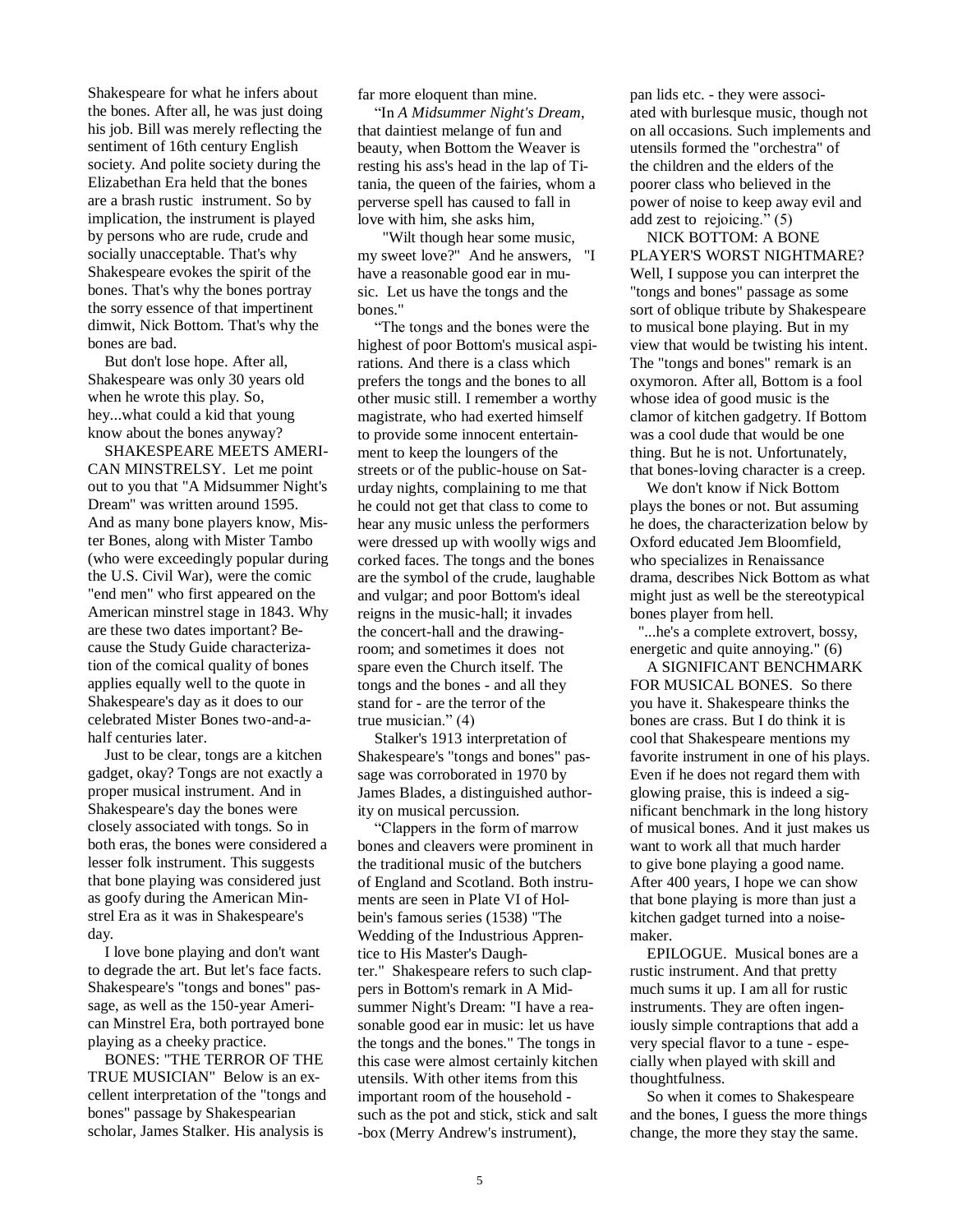But for most bone players - and please forgive me, Will - this entire article is much ado about nothing. **RESOURCES** 

(1) A midsummer Night's Dream (By William Shakespeare, Signet Classics, The New American Library, 1963, 5th printing, Edited by Wolfgang Clemen, New York and Toronto, p 98) (2) A Midsummer Night's Dream Study Guide (Glencoe/McGraw-Hill, August 1999, ISBN: 9780028180205, p 20)

(3) No Fear Shakespeare: A Midsummer Night's Dream (Act 4, Scene 1, Page 2, Edited by John Crowther, SparkNotes LLC, 2005) [http://nfs.sparknotes.com/msnd/](http://nfs.sparknotes.com/msnd/page_124.html) [page\\_124.html](http://nfs.sparknotes.com/msnd/page_124.html) (accessed November

25, 2009) (4) How to Read Shakespeare (By

James Stalker, M.A. D.D., Hodder and Stoughton, 2nd ed., 1913) [http://](http://books.google.com/books?id=bOJIAAAAIAAJ&pg=PA275&lpg=PA275&dq=%22I+have+a+reasonable+good+ear+in+music%3B+let+us+have+the+tongs+and+the+bones%22&source=web&ots=DxwB3fzwqU&sig=gat4FQjnuFGkJyr-yveGRkvSgXI&hl=en&sa=X&oi=book_result&resnum=7&ct=result) [books.google.com/books?](http://books.google.com/books?id=bOJIAAAAIAAJ&pg=PA275&lpg=PA275&dq=%22I+have+a+reasonable+good+ear+in+music%3B+let+us+have+the+tongs+and+the+bones%22&source=web&ots=DxwB3fzwqU&sig=gat4FQjnuFGkJyr-yveGRkvSgXI&hl=en&sa=X&oi=book_result&resnum=7&ct=result) [id=bOJIAAAAIAAJ&pg=PA275&lp](http://books.google.com/books?id=bOJIAAAAIAAJ&pg=PA275&lpg=PA275&dq=%22I+have+a+reasonable+good+ear+in+music%3B+let+us+have+the+tongs+and+the+bones%22&source=web&ots=DxwB3fzwqU&sig=gat4FQjnuFGkJyr-yveGRkvSgXI&hl=en&sa=X&oi=book_result&resnum=7&ct=result)

 $g = PA275 \& dq = \%$ 

[22I+have+a+reasonable+good+ear+in](http://books.google.com/books?id=bOJIAAAAIAAJ&pg=PA275&lpg=PA275&dq=%22I+have+a+reasonable+good+ear+in+music%3B+let+us+have+the+tongs+and+the+bones%22&source=web&ots=DxwB3fzwqU&sig=gat4FQjnuFGkJyr-yveGRkvSgXI&hl=en&sa=X&oi=book_result&resnum=7&ct=result)  $+music%$ 

[3B+let+us+have+the+tongs+and+the](http://books.google.com/books?id=bOJIAAAAIAAJ&pg=PA275&lpg=PA275&dq=%22I+have+a+reasonable+good+ear+in+music%3B+let+us+have+the+tongs+and+the+bones%22&source=web&ots=DxwB3fzwqU&sig=gat4FQjnuFGkJyr-yveGRkvSgXI&hl=en&sa=X&oi=book_result&resnum=7&ct=result) [+bones%](http://books.google.com/books?id=bOJIAAAAIAAJ&pg=PA275&lpg=PA275&dq=%22I+have+a+reasonable+good+ear+in+music%3B+let+us+have+the+tongs+and+the+bones%22&source=web&ots=DxwB3fzwqU&sig=gat4FQjnuFGkJyr-yveGRkvSgXI&hl=en&sa=X&oi=book_result&resnum=7&ct=result)

[22&source=web&ots=DxwB3fzwqU](http://books.google.com/books?id=bOJIAAAAIAAJ&pg=PA275&lpg=PA275&dq=%22I+have+a+reasonable+good+ear+in+music%3B+let+us+have+the+tongs+and+the+bones%22&source=web&ots=DxwB3fzwqU&sig=gat4FQjnuFGkJyr-yveGRkvSgXI&hl=en&sa=X&oi=book_result&resnum=7&ct=result) [&sig=gat4FQjnuFGkJyr-](http://books.google.com/books?id=bOJIAAAAIAAJ&pg=PA275&lpg=PA275&dq=%22I+have+a+reasonable+good+ear+in+music%3B+let+us+have+the+tongs+and+the+bones%22&source=web&ots=DxwB3fzwqU&sig=gat4FQjnuFGkJyr-yveGRkvSgXI&hl=en&sa=X&oi=book_result&resnum=7&ct=result)

[yveGRkvSgXI&hl=en&sa=X&oi=bo](http://books.google.com/books?id=bOJIAAAAIAAJ&pg=PA275&lpg=PA275&dq=%22I+have+a+reasonable+good+ear+in+music%3B+let+us+have+the+tongs+and+the+bones%22&source=web&ots=DxwB3fzwqU&sig=gat4FQjnuFGkJyr-yveGRkvSgXI&hl=en&sa=X&oi=book_result&resnum=7&ct=result) [ok\\_result&resnum=7&ct=result](http://books.google.com/books?id=bOJIAAAAIAAJ&pg=PA275&lpg=PA275&dq=%22I+have+a+reasonable+good+ear+in+music%3B+let+us+have+the+tongs+and+the+bones%22&source=web&ots=DxwB3fzwqU&sig=gat4FQjnuFGkJyr-yveGRkvSgXI&hl=en&sa=X&oi=book_result&resnum=7&ct=result) (5) Percussion Instruments and Their History (By James Blades, Edition: 4, rev., Bold Strummer, 1992, 1st Ed. published in 1970, p 195) James Blades was former Professor of Timpani and Percission at The Royal Academy of Music, London, and contributor to The New Grove Dictionary of Music and Musicians. [http://books.google.com/books?](http://books.google.com/books?id=a8V3Z6j2ExEC&pg=PA195&lpg=PA195&dq=tongs+ancient+historic+musical+instrument+-chinese&source=web&ots=AV6MRxiqLJ&sig=chZRmZMqQjoaZXuLL2FP42OO5CY#PPA194,M1) [id=a8V3Z6j2ExEC&pg=PA195&lpg](http://books.google.com/books?id=a8V3Z6j2ExEC&pg=PA195&lpg=PA195&dq=tongs+ancient+historic+musical+instrument+-chinese&source=web&ots=AV6MRxiqLJ&sig=chZRmZMqQjoaZXuLL2FP42OO5CY#PPA194,M1)

[=PA195&dq=tongs+ancient+historic+](http://books.google.com/books?id=a8V3Z6j2ExEC&pg=PA195&lpg=PA195&dq=tongs+ancient+historic+musical+instrument+-chinese&source=web&ots=AV6MRxiqLJ&sig=chZRmZMqQjoaZXuLL2FP42OO5CY#PPA194,M1) [musi-](http://books.google.com/books?id=a8V3Z6j2ExEC&pg=PA195&lpg=PA195&dq=tongs+ancient+historic+musical+instrument+-chinese&source=web&ots=AV6MRxiqLJ&sig=chZRmZMqQjoaZXuLL2FP42OO5CY#PPA194,M1)

[cal+instrument+chinese&source=web](http://books.google.com/books?id=a8V3Z6j2ExEC&pg=PA195&lpg=PA195&dq=tongs+ancient+historic+musical+instrument+-chinese&source=web&ots=AV6MRxiqLJ&sig=chZRmZMqQjoaZXuLL2FP42OO5CY#PPA194,M1) [&ots=AV6MRxiqLJ&sig=chZRmZM](http://books.google.com/books?id=a8V3Z6j2ExEC&pg=PA195&lpg=PA195&dq=tongs+ancient+historic+musical+instrument+-chinese&source=web&ots=AV6MRxiqLJ&sig=chZRmZMqQjoaZXuLL2FP42OO5CY#PPA194,M1) [qQjoaZXuLL2FP42OO5CY#PPA194](http://books.google.com/books?id=a8V3Z6j2ExEC&pg=PA195&lpg=PA195&dq=tongs+ancient+historic+musical+instrument+-chinese&source=web&ots=AV6MRxiqLJ&sig=chZRmZMqQjoaZXuLL2FP42OO5CY#PPA194,M1) [,M1](http://books.google.com/books?id=a8V3Z6j2ExEC&pg=PA195&lpg=PA195&dq=tongs+ancient+historic+musical+instrument+-chinese&source=web&ots=AV6MRxiqLJ&sig=chZRmZMqQjoaZXuLL2FP42OO5CY#PPA194,M1)

(6) Bottom in Midsummer Night's Dream: Shakespeare's Extrovert Actor With a Dream, Aug 20, 2007 by Jem Bloomfield [http://shakespeare](http://shakespeare-comedies.suite101.com/article.cfm/bottom_in_midsummer_nights_dream)[comedies.suite101.com/article.cfm/](http://shakespeare-comedies.suite101.com/article.cfm/bottom_in_midsummer_nights_dream) [bottom\\_in\\_midsummer\\_nights\\_dream](http://shakespeare-comedies.suite101.com/article.cfm/bottom_in_midsummer_nights_dream) *Scott Miller*. Copyright 2010.

## **Wireless Electric Rhythm Bones**

Ever since the cave men began smacking bones together, our musical heritage has had percussive sounds. Or perhaps some grumpy cave men began smacking heads together and noticed a nice hollow sound. We just don't have that history written down. What we do know is that bones have been contributing percussive joy to music in just about every culture around the world. The tones very from natural bone, cut and shaped bones, shin bones, rib bones, to wood "vegetarian bones" including all manner of wood in all manner of shapes. Now to bring this hand held instrument into the  $21<sup>st</sup>$  century, electric rhythm bones are being invented to include wireless technology.

We'll leave the discussion of why to the end.

Inventing a new product involves many disciplines such as materials science, mold making, electrical and mechanical engineering. It also helps to know what off-the-shelf parts are available to make the development time shorter. The best designs take complex ideas and simplify the solution. As soon as I disclose how to make a wireless electric bone, you'll think it is simple. This particular invention is a fairly simple combination of other inventions that have also been simplified over the years. And fortunately for us, the components have also come down in price. You must know that the inventing process is never done in isolation and I owe a great deal to Dan Ludemann for his time, knowledge and investment.

The wireless bones comprise of audio pickup packaged in a bone, wireless transmission of the sound, wireless reception of the sound, and then some form of amplification of the sound. Once the audio signal becomes electrical, more options are available such as shaping the sound or just using a portion of the audio signal to trigger the formation of a totally different sound. This invention opens new possibilities even though it is incomplete.

Audio pickup and transformation

into an electrical signal representing the audio wave is accomplished with a very small microphone. There are other options such as piezo electric sensors like drum triggers. There are accelerometers, pressure sensors, proximity sensors, magnetic sensors, infrared sensors and others yet to discover. I have attempted to test with as many as I could and I found that a simple lapel microphone picks up the sound very well in a wave shape that is strong enough and well formed to become a trigger to or for straight amplification.

Dan and I attempted to find a wireless transmitter that fits inside the shape of a real bone. The transmitter miniaturization is a task yet to be accomplished. Until we find a good one, the best option discovered is a belt clip sized wireless transmitter with a small wire running between the transmitter and the microphone embedded into a bone. The small size of the lapel mic and the small, discrete wire makes it fairly easy to wear. The wire is a temporary discomfort and the hope is that a smaller wireless transmitter will become available or be revealed.

The lapel mic and wireless transmitter also comes with a wireless receiver. There are many options for wireless transmitters for circumstances such as multiple wireless microphones operating in close proximity or the need for longer transmitting range. With each additional feature, the cost rises. Fortunately for my experiments, I only needed one transmitter with a short range and the sound quality didn't matter very much to me. I found a low cost lapel mic transmitter set on sale for less than \$80.

To play the rhythm on a bone we needed a way to embed the lapel mic in the bone. We started by molding a plastiscene bone shaped thing that had a chamber where the lapel mic could be snapped in and the wire held. We hoped to make the bone durable but found that the modelers' plastiscene is weak. The second experiment kneaded fiberglass into the plastiscene and found the strength is greatly improved. Another experiment com-

*(Continued on page 8)*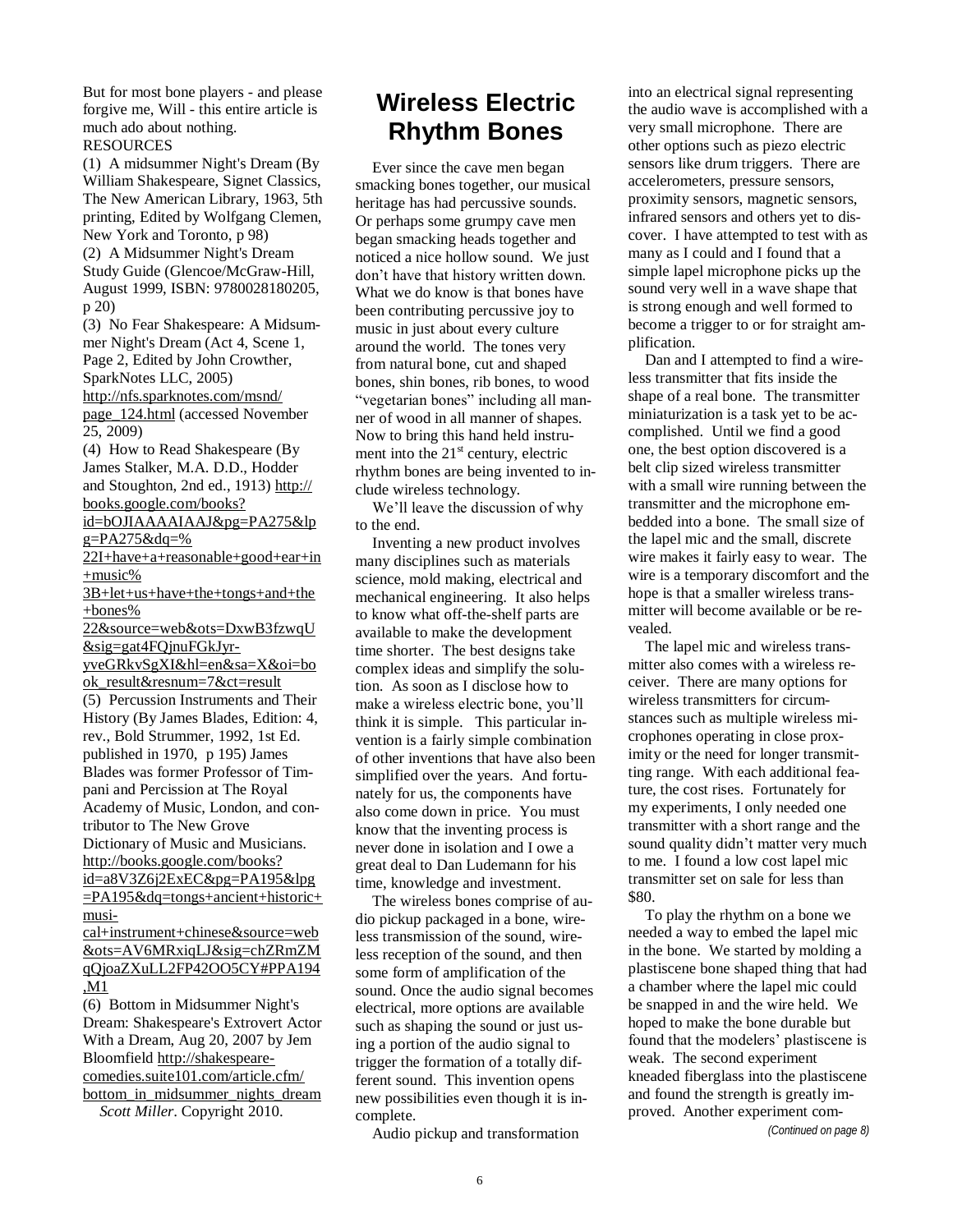#### *(Steve Brown Continued from page 1)*

hundreds of people all working together to make it work. Sometimes it's easy to get lost in those many layers that separate the performers from the everyday people, and it was amongst those layers that I found myself for several months. Very busy people, unreturned phone calls, and very strange reactions to my standard explanation, "I play the bones". Although the Chieftains, and Paddy Maloney himself are well familiar with the bones (see the Chieftains article in Vol 10, No.3), many of the people who work with him and around him have no idea of some of the intricacies of traditional music, of which rhythm bones would be one.

Suffice it to say that gradually things began to smooth out, and I had my instructions: report to the stage entrance at Symphony Hall at 5:30pm for the 8pm show where Paddy would go over my part with me. It was all starting to seem like it was really going to happen, now the panic sets in.

Symphony Hall is truly one of the great performance venues in the country, perhaps the world. In fact it was almost 30 years to the date that I had seen the Chieftains perform there in what was to be my first of many times seeing them. The thought enough was overwhelming.

One of my truly bad habits is showing up early for everything. This can be particularly difficult in the Irish culture, because you could almost say the opposite is true—they are late for everything. In fact we've come to refer to it as real time versus Irish time, and you never expect things to start on time—in fact plan for it to be late. But there I was, walking up to the stage entrance at 5 pm for my 5:30 time.

Now starts my indoctrination into the world of professional musicians and production people. My name was not on the guest list as the agent had said, and the tour manager was not informed that I was to perform with them. None of the Chieftains were anywhere near Symphony Hall at 5:30, and all of this in the back drop of, "you play the what? You're going to do what? Who told you to be here?"

When Paddy and the boys arrived they had much bigger fish to fry than

one lonely bone player standing at the back of the stage. When I did speak with him Paddy was very friendly, but the strain of touring was obviously taking it's toll. On this night he had a great deal of difficulty getting the pipes to behave, which took up most of his time. For my part I waited, back stage for most of the 2 and ½ hours until the performance, trying not to get in any ones way, but feeling a bit like a distant relative who showed up unexpectedly for dinner.

The Chieftains, or the "Chieftain" as a friend of mine refers to them, has only one of the original members left, Paddy Maloney himself. Kevin Coneff, Bodhran, and Matt Molloy, flute, are all that remain of the core of the band having joined in 1976, and 1979 respectively. They are now joined by some very talented musicians and dancers from Canada and the United States. Two very good fiddle players, an accomplished harpist, a well known country singer, and some amazing step dancers now comprise what once was an entirely Irish ensemble. But they wear the mantle well, and put on a very tight, and exciting show with music sampled from their numerous recordings. This evening they were joined by a local bag pipe band, and a group of young Irish step dancers from one of the local schools. I stood back stage in awe of the comings and goings, watching most of the show on the monitors.

I began to gather that my part would be entirely at the end of the evening, when the band performed what is now known as the "Grand Finale." Taken from several albums, the band plays on tune several times, a member does a solo of sorts, the band repeats the tune again until each member has taken a turn. The Chieftains often ask local musicians to join them on this, playing mostly on the main tune.

The show progressed well. By the time we were well into the second half, I had relocated to the stage managers chair, just off stage left. I was much more comfortable, had a much better view and was really settling in, when I could have sworn Paddy called my name. "Did he call my name?" I asked the lead female singer, "What's

your name?" she said, "Steve Brown" I replied, "I believe he did!" She went out on stage and soon was waving me on, the time had come and I had almost missed it, perhaps getting a little too comfortable.

Kevin Coneff motioned for me to join him on his side, and when I settled in and looked up, the enormity of the building and it's grandiosity struck me. I was playing the bones on stage at Symphony Hall! The band broke into an old Scottish reel, "Miss McLeod's Reel" also called Uncle Joe on this side of the pond. Soon I was clacking away, oblivious to my surroundings, and just enjoying the moment. At one point Kevin turned around and moved a microphone in front of me, I have no idea if anyone could even hear me, but who cares, I'm playing with the Chieftains! Hey I can hear them! Several more local players joined the band, Peter Molloy, Matt's son, Tommy McCarthy jr from the well known Clare musical family and an old friend of Paddy's, and Jimmy Noonan, great flute player and Professor of music at Boston College, I was in good company.

Just as quickly as it had started, it was over, as the strains of Miss McLeod's reel came to a halt. Off the stage and back to my place, but it had worked! Soon they were playing their encore, the bagpipes were chanting for the last time, and the musical evening had come to a close. As the band left the stage and the audience began to file out, I went out to the lobby to meet and greet my own little entourage, my brother and his wife, two of my students, and a number of my fellow session members, all congratulating me.

Before taking off, I went and thanked Paddy once more, and made my way up to Matt Molloy to also thank him. I was able to squeeze into Kevin Coneff's dressing room for a brief chat on the bones (he has some but doesn't play them much) and to thank him for the assistance with the microphone. As I went out of the dressing room, he said, "See you next time" and the possibility hit me. Well I won't be waiting for that phone call, but if it comes, I'll be ready. *Steve Brown*